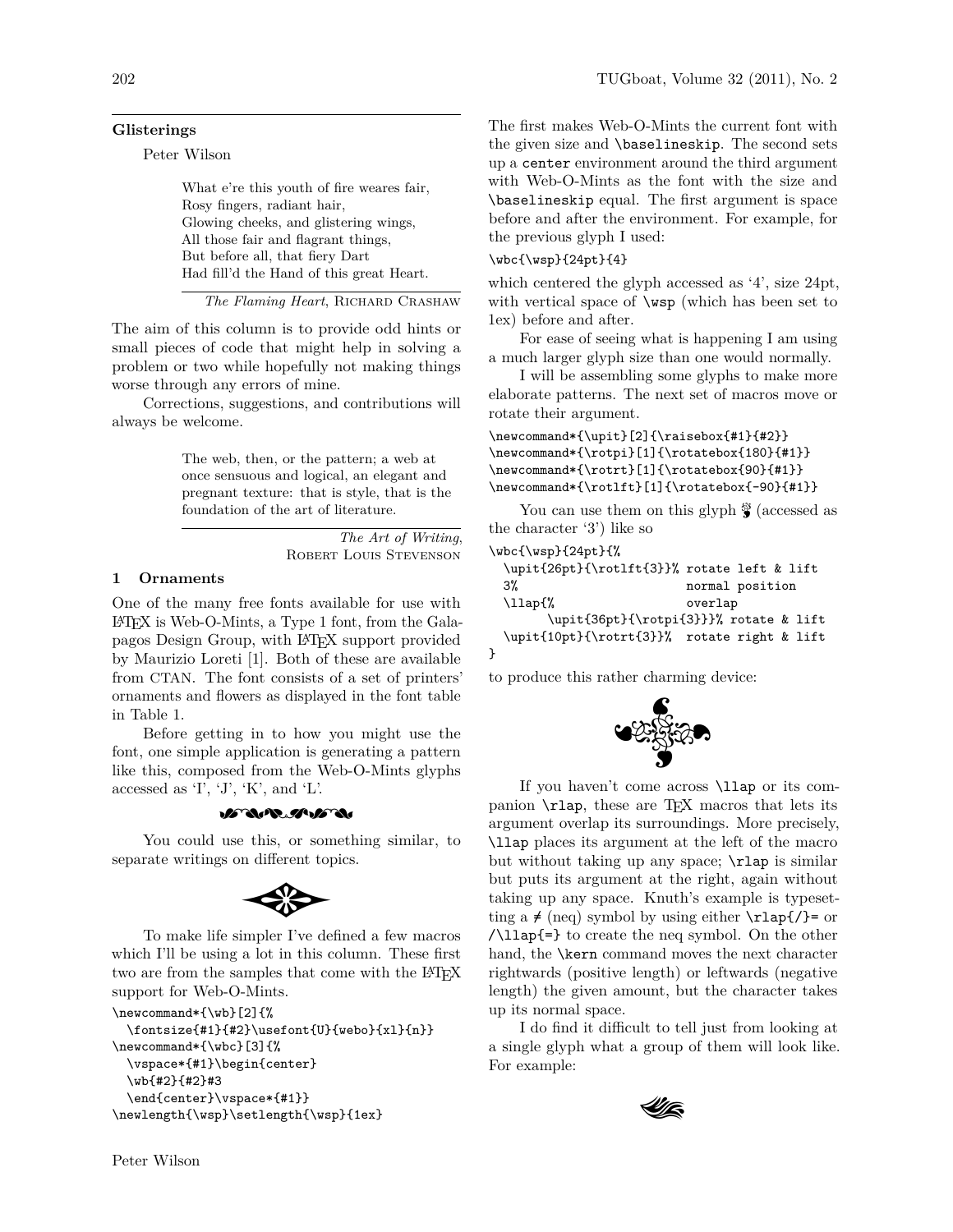| 32                   | $_{33}$                             | 34             | 35                           | 36                    | 37                                                                    | 38                   | 39                        |
|----------------------|-------------------------------------|----------------|------------------------------|-----------------------|-----------------------------------------------------------------------|----------------------|---------------------------|
| 40                   | 41                                  | 42             | 43                           | 44                    | 45                                                                    | 46                   | త్తి<br>గ<br>$4\,7$       |
| 0<br>48              | X<br>49                             | 48<br>50       | $\frac{35}{9}$ 51            | 52                    | 48<br>53                                                              | 缀<br>54              | ▧<br>55                   |
| (N<br>56             | $\boldsymbol{\mathbb{S}}$<br>$5\,7$ | 58             | 59                           | 60                    | 61                                                                    | 62                   | 63                        |
| 64                   | <b>PARA</b><br>$\bf65$              | <b>PERS</b> 66 | s<br>Samo<br>67              | $rac{2}{\sqrt{2}}$ 68 | 69                                                                    | $\rightarrow$<br>70  | $7\,1$                    |
| -18<br>72            | 73                                  | $\!\!74$       | $\overline{\bullet}$ $_{75}$ | $\sum$ 76             | 躑<br>77                                                               | <b>ESTER</b><br>78   | 纝<br>79                   |
| 躑<br>80              | ▒<br>81                             | ▒<br>82        | ▒ **                         | ▒<br>84               | Đ<br>85                                                               | $\mathbb{R}$ $_{86}$ | $\psi$ 87                 |
| $\text{\AA}$ $^{88}$ | ≸<br>89                             | 复<br>$90\,$    | $\frac{1}{2}$ 91             | $\bf{92}$             | $\mathscr{U}_{\mathscr{F}}$ 93                                        | 94                   | 95                        |
| $_{\rm 96}$          | 編<br>97                             | 鑼<br>98        | 體 99                         | 3<br>100              | な<br>101                                                              | Š,<br>102            | G<br>$\frac{2}{3}$<br>103 |
| 爨<br>104             | 90),<br>105                         | Y.<br>106      | <b>A)</b><br>107             | Y#<br>$108\,$         | $\begin{array}{c}\n\text{WW} \\ \text{WW} \\ \text{109}\n\end{array}$ | 1<br>110             | $6_{111}$                 |
| €<br>112             | &<br>P<br>113                       | BI<br>114      | <b>0000</b> 115              | œi<br>116             | M<br>117                                                              | mm<br>118            | ⊠<br>119                  |
| B<br>120             | ▩<br>121                            | ▓<br>122       | 123                          | 124                   | 125                                                                   | 126                  | 127                       |

**Table 1**: Glyphs in the Web-O-Mints font

doesn't look like much to me, but when put together with another member of the family by using \wbc{\wsp}{24pt}{[][][]} the appearance is rather different.

 $\mathscr{H}$  and  $\mathscr{H}$  and  $\mathscr{H}$ 

Below is the set of four glyphs that I will be using for the first sets of patterns, specified by: \wbc{\wsp}{24}{opqn}



Note that these are in their natural relationship with each other. We can make simple chains like: \wbc{\wsp}{24pt}{qpqpqp}



Which, although attractive, isn't all that exciting. What I'm going to do is to 'attach' the single horns to the double ones and use these as the basis for a more complex pattern.

The simpler part is to move (and rotate) two single horns to join with the right hand double horn. First move the single horn to join the double with

\wbc{\wsp}{24pt}{q\kern-14pt\upit{-19pt}{n}}



Then rotate and move a second horn, overlapping the construction we already have

\wbc{\wsp}{24pt}{q\kern-14pt\upit{-19pt}{n}% \llap{\upit{35pt}{\rotpi{o}}}}



Doing the other double horn is slightly more complicated because of the order of the operations:

```
\wbc{\wsp}{24pt}{\upit{-19pt}{o}%
 \llap{\upit{35pt}{\rotpi{n}}}\kern-14pt p}
```


Defining a macro for each assembly will let us mix and match.

\newcommand\*{\qno}{q\kern-14pt\upit{-19pt}{n}% \llap{\upit{35pt}{\rotpi{o}}}} \newcommand\*{\onp}{\upit{-19pt}{o}% \llap{\upit{35pt}{\rotpi{n}}}\kern-14pt p}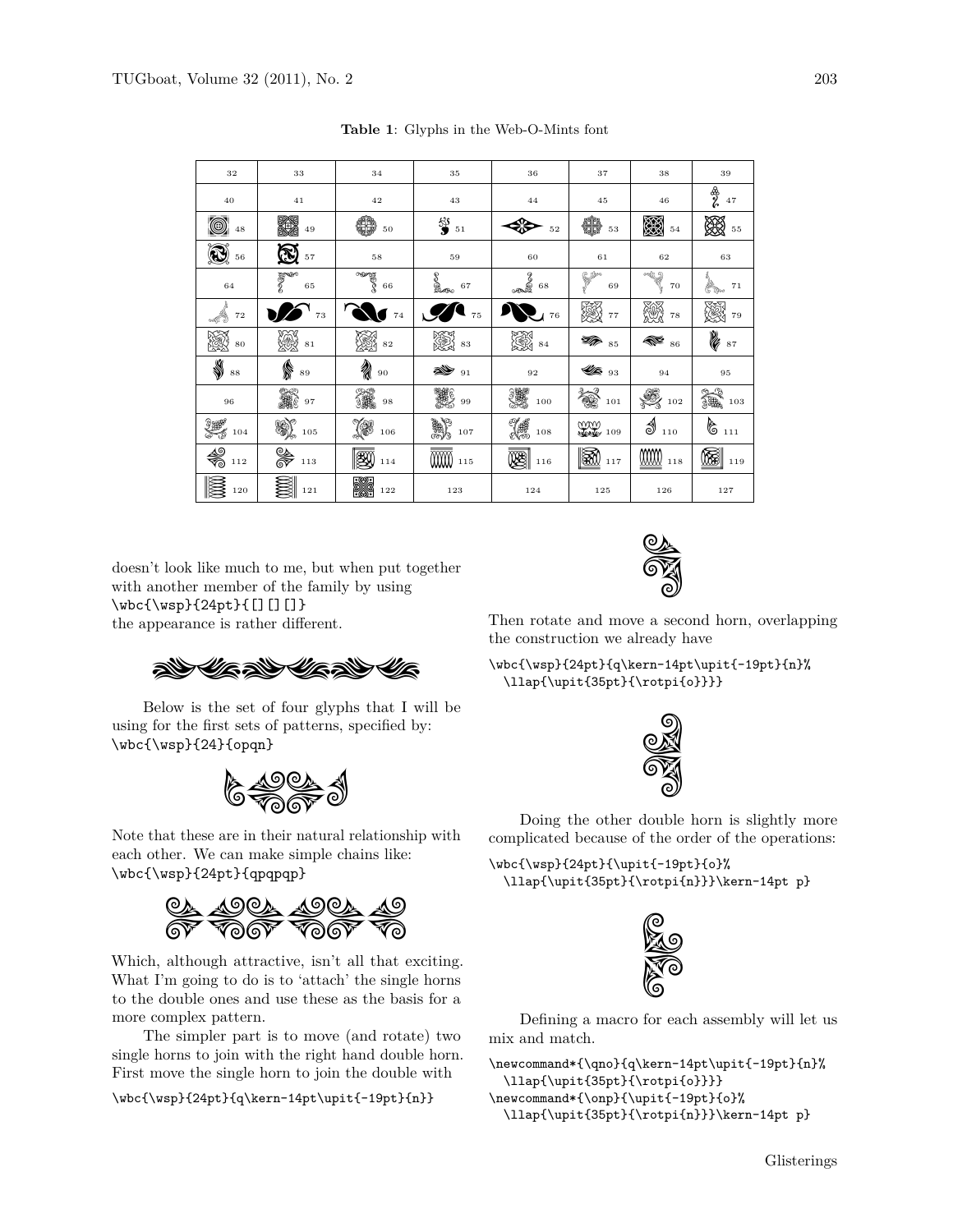Now,

\wbc{\wsp}{24pt}{\onp\qno\onp\qno\onp\qno} produces



and

\wbc{\wsp}{24pt}{\qno\onp\qno\onp} displays



I had to experiment to decide on the various distances to move things to create the \onp and \qno assemblies. These distances would have to be changed if something other than 24pt was used as the font size. However, it is always possible to use \scalebox from the graphicx package to appropriately size a pattern. This gives a half-size result compared with the previous ones.

\wbc{\wsp}{24}{\scalebox{0.5}{\qno\onp}}



Except for the simplest scheme of just putting the glyphs in a row, experimentation will nearly always be required to obtain sympathetic relationships among the elements of the pattern. They don't have to be mathematically exact but must look good to the eye.

Moving on, here is another set of four glyphs, which would normally be used at the corners of a page, that can be combined in interesting ways. \wbc{\wsp}{24pt}{E F G H}



One simple way is just using two lines, which reminds me of a row of gilt mirrors.

\wbc{\wsp}{24pt}{EFEFEF\\GHGHGH}

e)

kko<br>akti

kko<br>ak

kko<br>kko

kko<br>kko

kko<br>akti

kko<br>ak

kko<br>ak

kko<br>kko

kko<br>akti

kko<br>ak

kko<br>ak

kko<br>kko

 $\mathbb{R}$ 

kko<br>ak

kko<br>ak

kko<br>kko

kko<br>kko

kko<br>akti

kko<br>ak

kko<br>kko

kko<br>kko

kko<br>akti

kko<br>ak

kko<br>kko

kko<br>kko

kko<br>akti

kko<br>ak

kko<br>kko

kko<br>kko

kko<br>akti

**kka 194** 

e)

e),

e)

e)

e)

e),

e)

e)

e)

e),

e),

e)

e)

e),

e),

e)

e)

e),

e),

e)

e)

e)

e),

e)

e)

e)

e),

e)

e)



ifgfgfgfgfgfgfgfgfgfgfgfgfgfgfgfgfgfgfgfgfg

We can add some further decorative elements, reducing the size at the same time:

\wbc{\wsp}{12pt}{HGHGHGHGHGHG\\[-3pt] EFEFEFEFEFEF\\GHGHGHGHGHGH\\[-3pt] EFEFEFEFEFEF}

fgfgfgfgfgfgfgfgfgfgfgfgfgfgfgfgfgfgfgfgfg l



and add more and more if desired. On the other hand, joining the four elements in a different manner can lead to something even fancier.

In the days of lead type, a sort (a single character) was a rectangular bar of lead with the glyph in relief on the end that was to be inked and printed. There was no way of stretching or shrinking a piece of type, and neither was there any way of getting one piece of type to overlap another, except by printing twice, once with one sort and then with the second sort. With digital fonts these restrictions no longer apply. In the next example, the bounding boxes of the glyphs overlap, even if the glyphs themselves do not.

\newcommand\*{\kl}{\kern-24pt} \newcommand\*{\ks}{\kern-4pt} \newcommand\*{\mir}{E\kl H\ks G\kl F} \wbc{\wsp}{24pt}{\scalebox{0.75}% {\mir\ks\mir\ks\mir\ks\mir}}

| CENTRAL DE CONTRACTOR |  |
|-----------------------|--|

Again, you can add to this basic scheme, embellishing it as much as you think bearable. For instance, by inserting another set of glyphs inside a mirror, although this may get complicated. The experimentally determined code below appears to produce a reasonable result.

First, here is a macro for producing a more vertically oriented version of the four leaves that I showed earlier.

\newcommand\*{\leaves}{\upit{32pt}{\rotlft{3}}% \kern-6pt3% \kern-9pt\upit{17pt}{\rotrt{3}}%

\kern-30pt\upit{49pt}{\rotpi{3}}} \wbc{\wsp}{24pt}{\leaves}